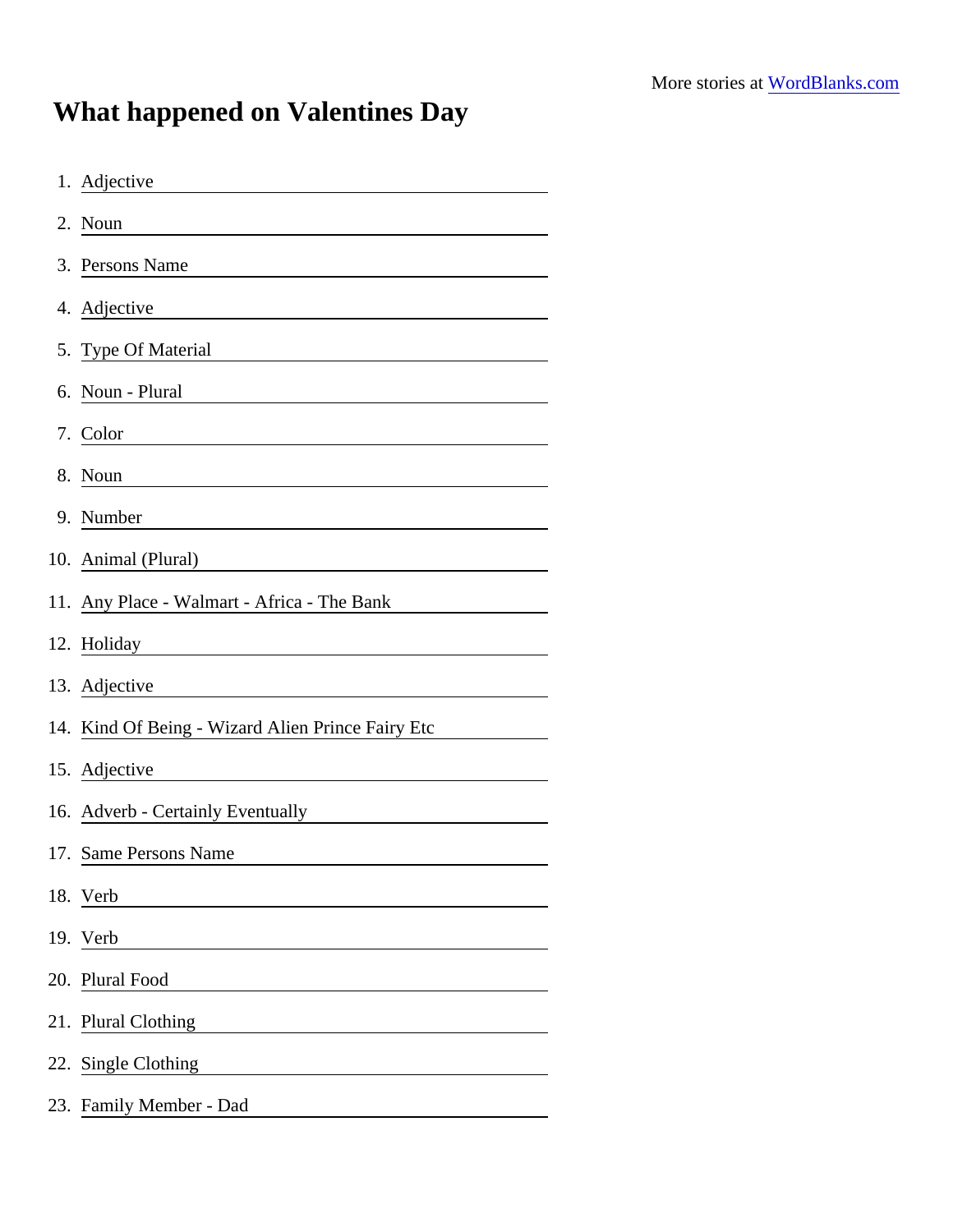|     | 24. Same Persons Name                                                                  |
|-----|----------------------------------------------------------------------------------------|
|     | 25. Emotion                                                                            |
|     | 26. Any Place - Walmart - Africa - The Bank                                            |
|     | 27. Adjective                                                                          |
|     | 28. Verb With Ed                                                                       |
|     | 29. Adjective - Ends In Est                                                            |
|     | 30. Plural Clothing                                                                    |
|     | 31. Single Clothing                                                                    |
|     | 32. Animal                                                                             |
|     | 33. Same Place Used                                                                    |
|     | 34. Transportation                                                                     |
|     | 35. Up Or Down                                                                         |
|     | 36. Noun                                                                               |
|     | 37. Adjective                                                                          |
|     | 38. Kind Of Being - Wizard Alien Prince Fairy Etc                                      |
|     | 39. Verb                                                                               |
|     | 40. Adjective                                                                          |
|     | 41. Verb With Ed                                                                       |
|     | 42. Adjective                                                                          |
|     | 43. Abstract Noun - Misery Passion Fear Knowledge Sympathy<br>Despair Anger Trust Etc. |
|     | 44. Single Body Part                                                                   |
|     | 45. Adjective                                                                          |
|     | 46. Color                                                                              |
|     | 47. Color                                                                              |
| 48. |                                                                                        |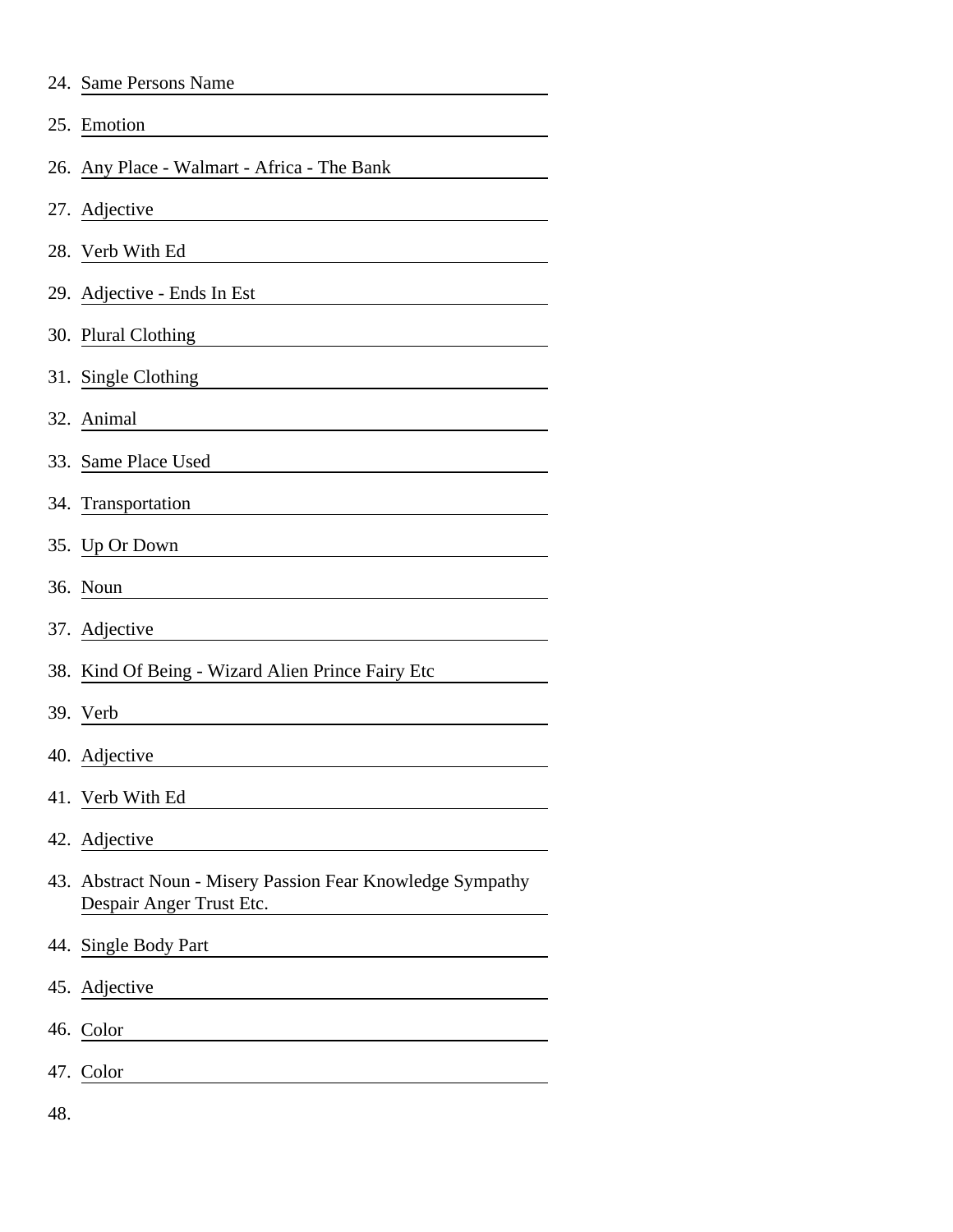## Type Of Material

| 49. Adjective                                      |
|----------------------------------------------------|
| 50. Noun                                           |
| 51. Adjective                                      |
| 52. Plural Food                                    |
| 53. Plural Food                                    |
| 54. Number                                         |
| 55. Country                                        |
| 56. Adjective                                      |
| 57. Genre - Comedy Horror Fantasy                  |
| 58. Verb With Ing                                  |
| 59. Noun                                           |
| 60. Plural Snack - Cookies Candycanes Gumdrops Etc |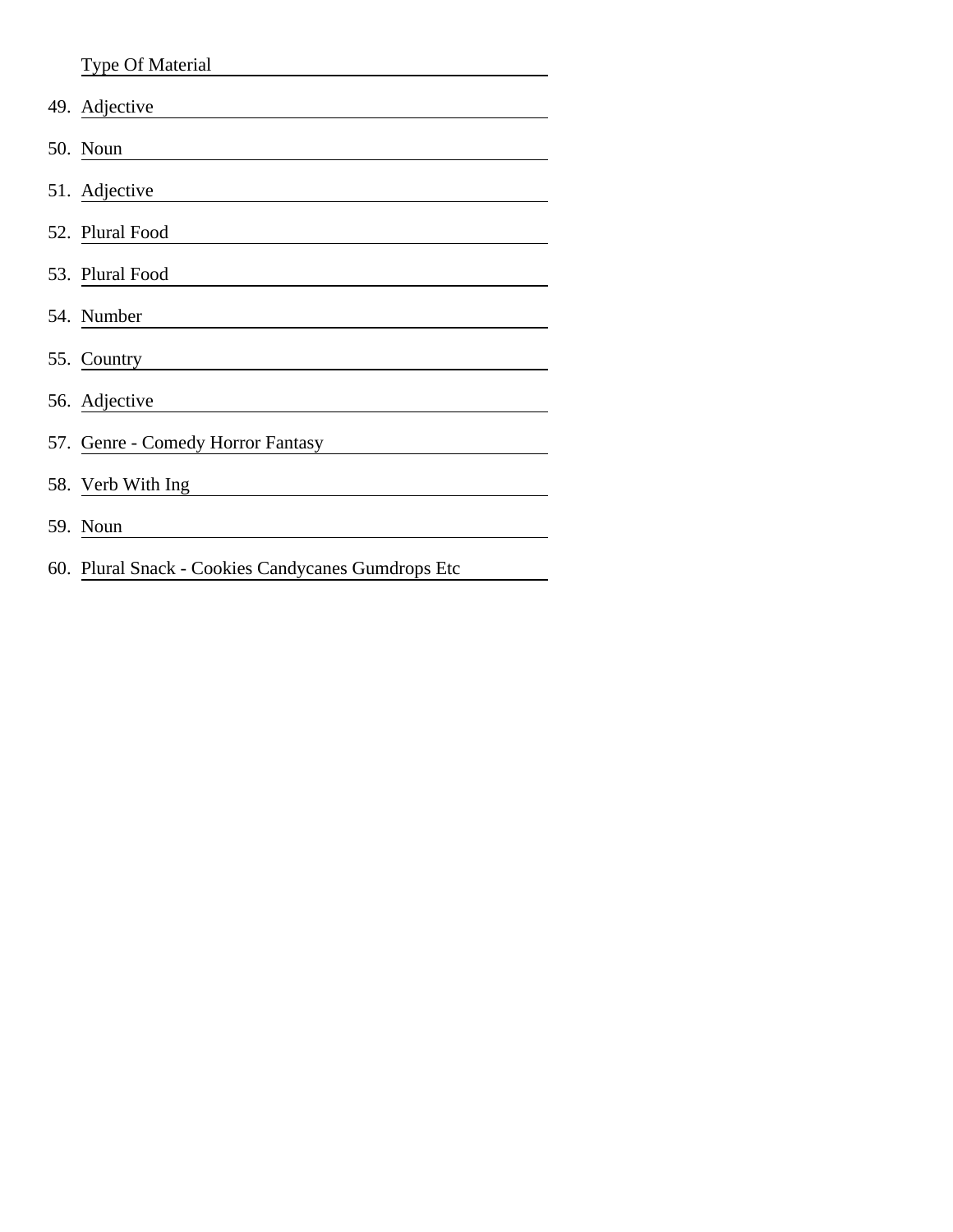## **What happened on Valentines Day**